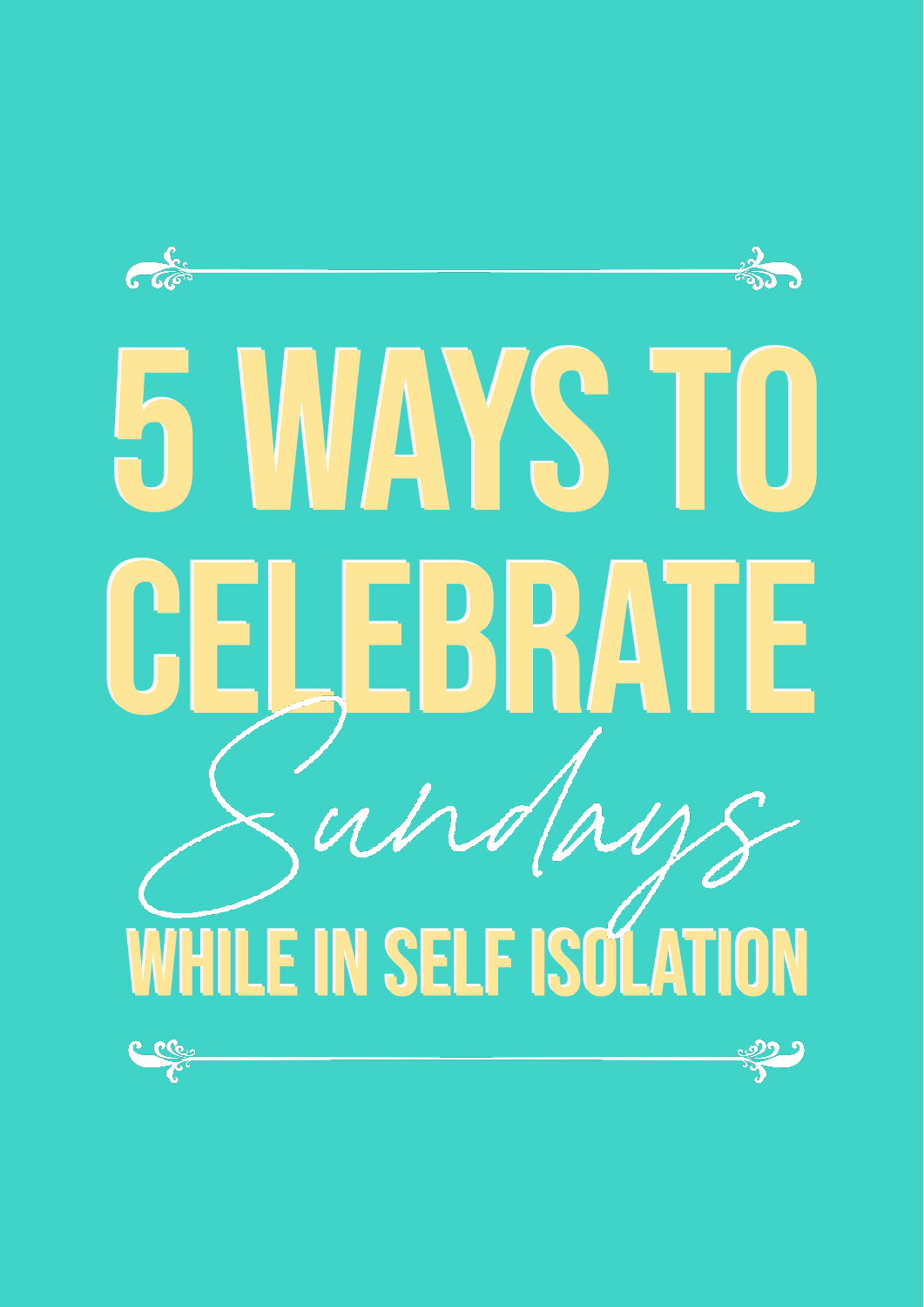*In many dioceses, public Masses have been suspended as a preventative measure to stop the spread of COVID-19 Coronavirus. In these extraordinary times, there are many opportunities to develop our spiritual life and celebrate the Lord's Day in different ways. It is important to frequently check for new updates from the Government and the Diocese to help stop the spread of the virus.*



### > FOLLOW THE MASS ONLINE

**There are many dioceses and websites offering a live-stream of the Mass. This is an excellent way to unite ourselves to the Holy Sacrifice and pray for those who are suffering during this pandemic. At the back of this flyer, there are suggestions as to how to follow the Mass online.**

### **SPIRITUAL COMMUNIONS <**

**If you're not able to receive Holy Communion, say a Spiritual Communion. St. Josemaria was fond of the Spiritual Communion which he was taught as a child:**

**"***I wish my Lord to receive you with the purity, humility and devotion, with which your most holy Mother received you, with the spirit and fervour of the Saints. Amen."*

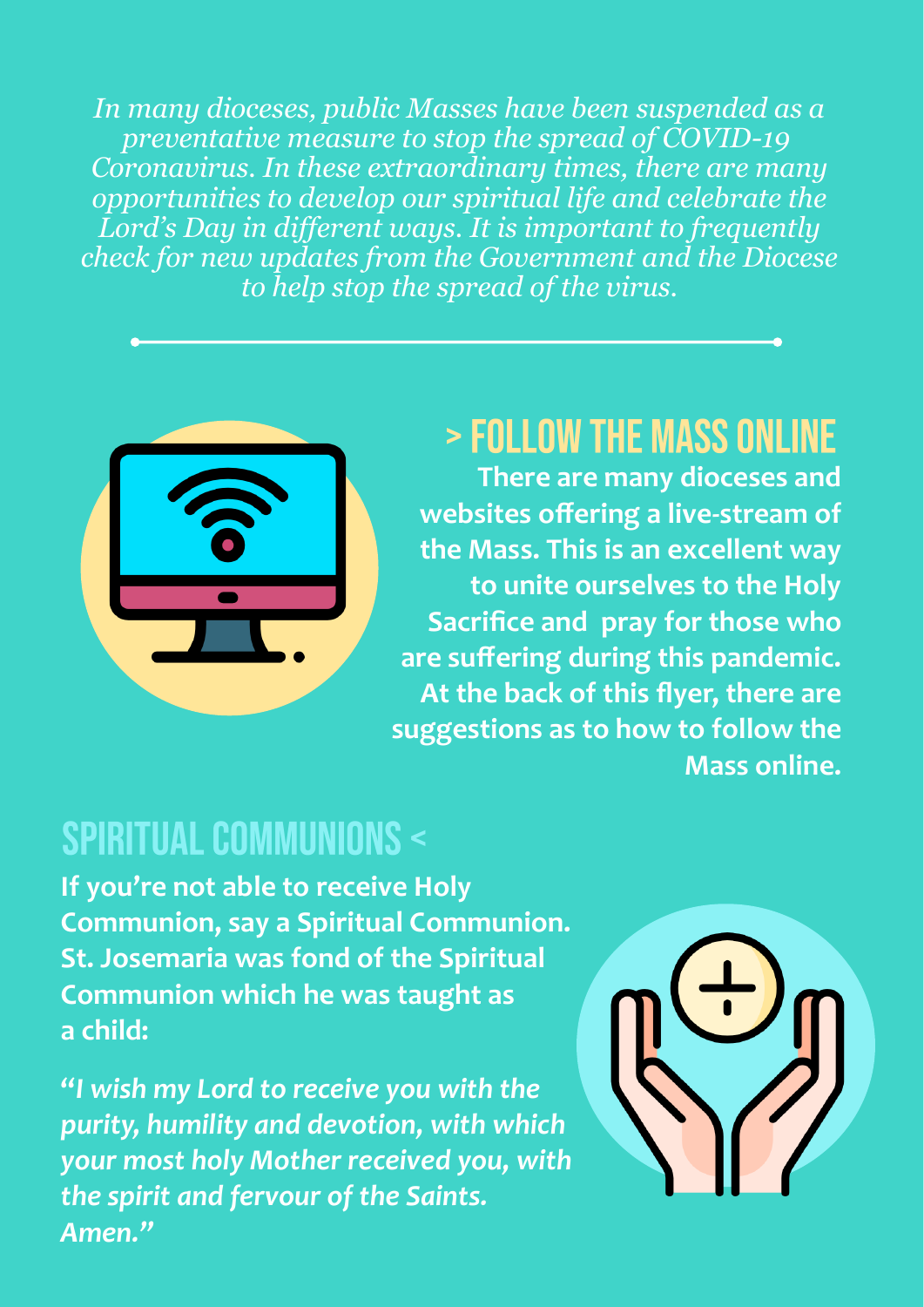# > VISIT A CHURCH



**Although Masses and public liturgies are no longer available, many churches are still open and people are encouraged to visit, as long as social distancing can be maintained. Spending time with Jesus who is reserved in the tabernacle would be a fantastic way to be close to Our Lord during these times. Bring a bible so that you can read the Word of God, meditate on the Stations of the Cross or simply talk to Jesus.**

### **FAMILY PRAYERS <**

**The Catholic Church is a family and we celebrate the Lord's Day as a family in our local parish. While remembering the importance of social distancing , spend some time with your family to watch the Mass, say the rosary or do some prayer together. This may be a good time to grow together in family life and in this way, we remember the Communion of Saints and we can offer support to all our friends and families.** 





# > DO SOMETHING SPECIAL FOR MARY

**Throughout the Church's history, Mary took care of those who are suffering and sick. Mary is our Mother and she will look after us. Do something to help others - call your elderly relatives, offer to do the shopping for them or take them a meal, only if you are not feeling sick yourself.**